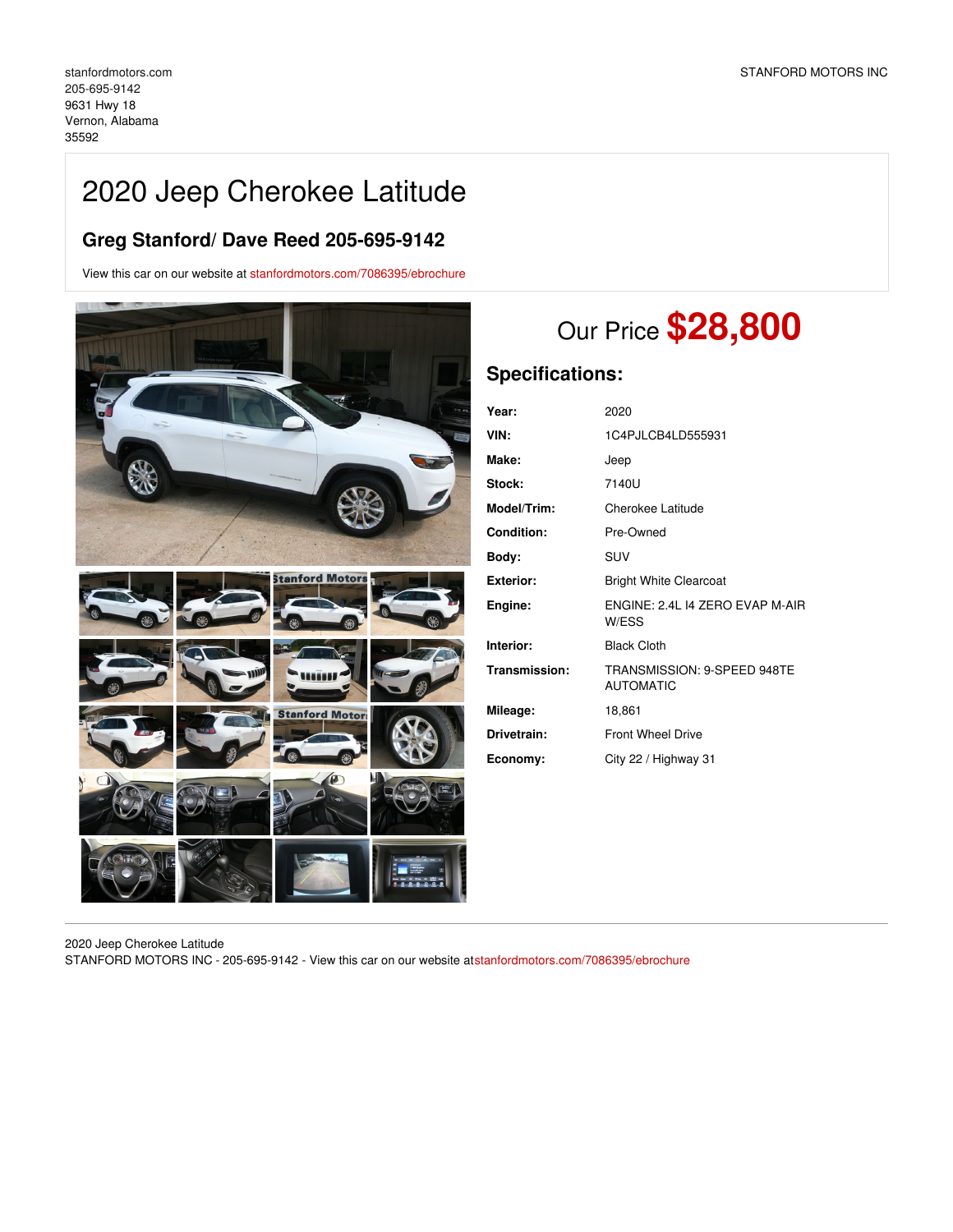



2020 Jeep Cherokee Latitude

STANFORD MOTORS INC - 205-695-9142 - View this car on our website a[tstanfordmotors.com/7086395/ebrochure](https://stanfordmotors.com/vehicle/7086395/2020-jeep-cherokee-latitude-vernon-alabama-35592/7086395/ebrochure)

## **Installed Options**

#### **Interior**

- 1 Seatback Storage Pocket 3 12V DC Power Outlets
- 6-Way Driver Seat -inc: Manual Recline, Height Adjustment and Fore/Aft Movement
- 6-Way Passenger Seat -inc: Manual Recline, Height Adjustment and Fore/Aft Movement
- 60-40 Folding Split-Bench Front Facing Manual Reclining Fold Forward Seatback Cloth Rear Seat
- Air Filtration- Cargo Area Concealed Storage- Cargo Features -inc: Tire Mobility Kit
- Cargo Space Lights- Carpet Floor Trim- Cloth Bucket Seats- Compass
- Covered Dashboard Storage, Driver And Passenger Door Bins
- Cruise Control w/Steering Wheel Controls- Day-Night Rearview Mirror
- Delayed Accessory Power- Digital/Analog Appearance
- Driver And Passenger Visor Vanity Mirrors w/Driver And Passenger Auxiliary Mirror
- Driver Foot Rest- Fade-To-Off Interior Lighting- Front And Rear Map Lights
- Front Center Armrest and Rear Center Armrest- Front Cupholder
- Full Carpet Floor Covering -inc: Carpet Front And Rear Floor Mats Full Cloth Headliner
- Full Floor Console w/Covered Storage, Mini Overhead Console w/Storage and 3 12V DC Power Outlets
- Gauges -inc: Speedometer, Odometer, Voltmeter, Engine Coolant Temp, Tachometer, Oil Temperature, Transmission Fluid Temp, Trip Odometer and Trip Computer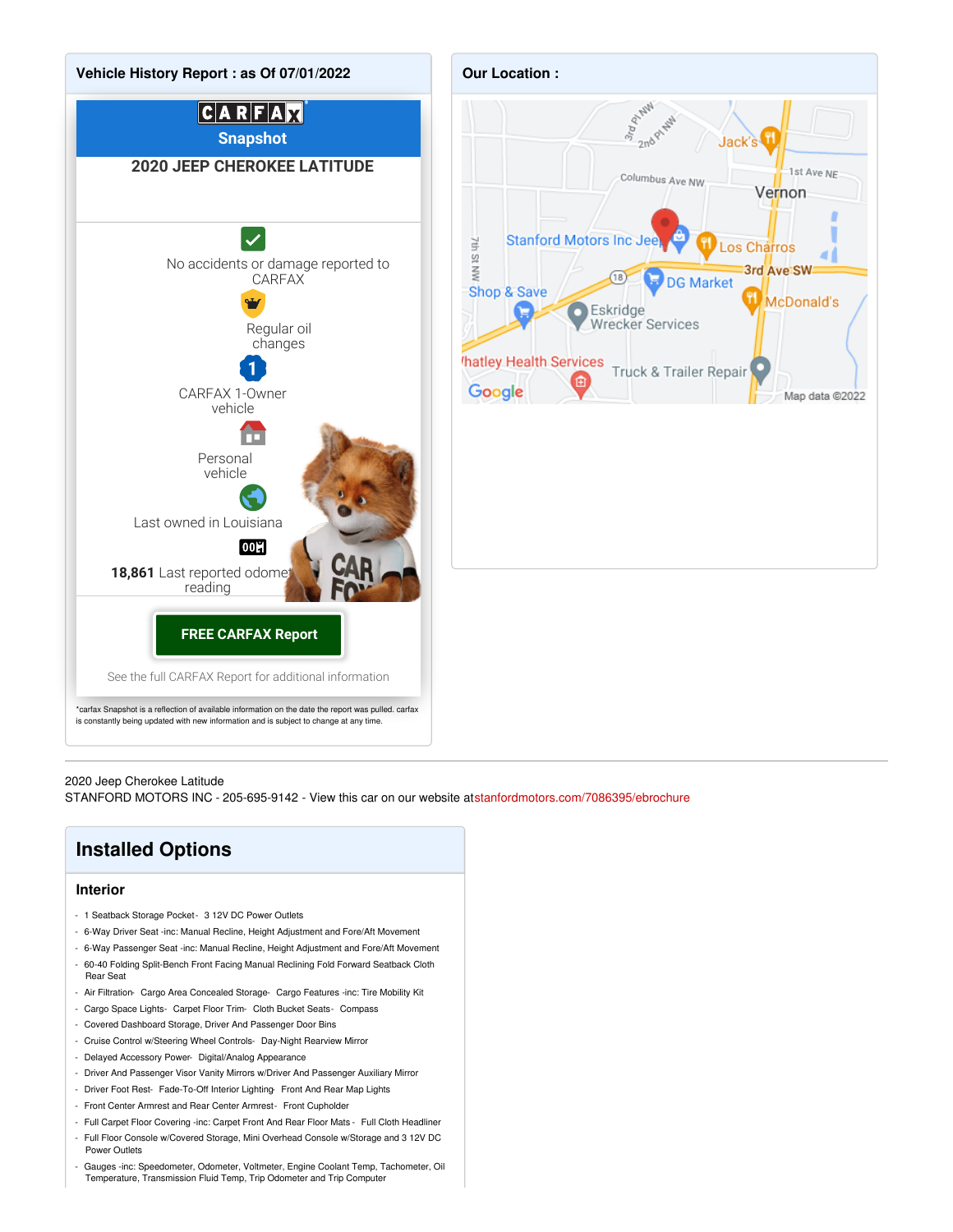- HVAC -inc: Underseat Ducts and Console Ducts Illuminated Glove Box
- Interior Trim -inc: Metal-Look Instrument Panel Insert, Metal-Look Door Panel Insert, Metal-Look Console Insert and Chrome/Metal-Look Interior Accents
- Manual Air Conditioning
- Manual Anti-Whiplash Adjustable Front Head Restraints and Manual Adjustable Rear Head **Restraints**
- Manual Tilt/Telescoping Steering Column- Outside Temp Gauge
- Power 1st Row Windows w/Driver 1-Touch Up/Down
- Power Door Locks w/Autolock Feature
- Power Rear Windows and Fixed 3rd Row Windows- Rear Cupholder
- Redundant Digital Speedometer
- Remote Keyless Entry w/Integrated Key Transmitter, Illuminated Entry and Panic Button
- Seats w/Cloth Back Material- Sentry Key Engine Immobilizer- Smart Device Integration
- Systems Monitor- Trip Computer- Urethane Gear Shifter Material- Valet Function
- Vinyl Door Trim Insert

### **Exterior**

- Auto On/Off Projector Beam Led Low/High Beam Daytime Running Headlamps w/Delay-Off
- Black Bodyside Cladding and Black Fender Flares Black Grille w/Chrome Surround
- Black Rear Bumper- Black Side Windows Trim- Body-Colored Door Handles
- Body-Colored Front Bumper w/Black Rub Strip/Fascia Accent
- Body-Colored Power Heated Side Mirrors w/Manual Folding- Clearcoat Paint
- Deep Tinted Glass- Fixed Rear Window w/Fixed Interval Wiper and Defroster
- Front License Plate Bracket- Galvanized Steel/Aluminum/Composite Panels
- LED Brakelights- Liftgate Rear Cargo Access- Lip Spoiler- Perimeter/Approach Lights
- Roof Rack Rails Only- Tailgate/Rear Door Lock Included w/Power Door Locks
- Tire Mobility Kit-Tires: 225/60R17 BSW All Season- Variable Intermittent Wipers
- Wheels: 17" x 7" Painted Aluminum

### **Safety**

- 1 Seatback Storage Pocket- 3 12V DC Power Outlets
- 6-Way Driver Seat -inc: Manual Recline, Height Adjustment and Fore/Aft Movement
- 6-Way Passenger Seat -inc: Manual Recline, Height Adjustment and Fore/Aft Movement
- 60-40 Folding Split-Bench Front Facing Manual Reclining Fold Forward Seatback Cloth Rear Seat
- Air Filtration- Cargo Area Concealed Storage- Cargo Features -inc: Tire Mobility Kit
- Cargo Space Lights- Carpet Floor Trim- Cloth Bucket Seats- Compass
- Covered Dashboard Storage, Driver And Passenger Door Bins
- Cruise Control w/Steering Wheel Controls- Day-Night Rearview Mirror
- Delayed Accessory Power- Digital/Analog Appearance
- Driver And Passenger Visor Vanity Mirrors w/Driver And Passenger Auxiliary Mirror
- Driver Foot Rest- Fade-To-Off Interior Lighting- Front And Rear Map Lights
- Front Center Armrest and Rear Center Armrest- Front Cupholder
- Full Carpet Floor Covering -inc: Carpet Front And Rear Floor Mats Full Cloth Headliner
- Full Floor Console w/Covered Storage, Mini Overhead Console w/Storage and 3 12V DC Power Outlets
- Gauges -inc: Speedometer, Odometer, Voltmeter, Engine Coolant Temp, Tachometer, Oil Temperature, Transmission Fluid Temp, Trip Odometer and Trip Computer
- HVAC -inc: Underseat Ducts and Console Ducts Illuminated Glove Box
- Interior Trim -inc: Metal-Look Instrument Panel Insert, Metal-Look Door Panel Insert, Metal-Look Console Insert and Chrome/Metal-Look Interior Accents
- Manual Air Conditioning
- Manual Anti-Whiplash Adjustable Front Head Restraints and Manual Adjustable Rear Head **Restraints**
- Manual Tilt/Telescoping Steering Column- Outside Temp Gauge
- Power 1st Row Windows w/Driver 1-Touch Up/Down
- Power Door Locks w/Autolock Feature
- Power Rear Windows and Fixed 3rd Row Windows- Rear Cupholder
- Redundant Digital Speedometer
- Remote Keyless Entry w/Integrated Key Transmitter, Illuminated Entry and Panic Button
- Seats w/Cloth Back Material- Sentry Key Engine Immobilizer- Smart Device Integration
- Systems Monitor- Trip Computer- Urethane Gear Shifter Material- Valet Function
- Vinyl Door Trim Insert

### **Mechanical**

- 1000# Maximum Payload- 15.8 Gal. Fuel Tank- 160 Amp Alternator- 3.734 Axle Ratio
- 4-Wheel Disc Brakes w/4-Wheel ABS, Front Vented Discs, Brake Assist, Hill Hold Control and Electric Parking Brake
- 50 State Emissions- 700CCA Maintenance-Free Battery w/Run Down Protection
- Electric Power-Assist Speed-Sensing Steering- Engine Oil Cooler

- Engine: 2.4L I4 Zero Evap M-Air w/ESS - Front And Rear Anti-Roll Bars